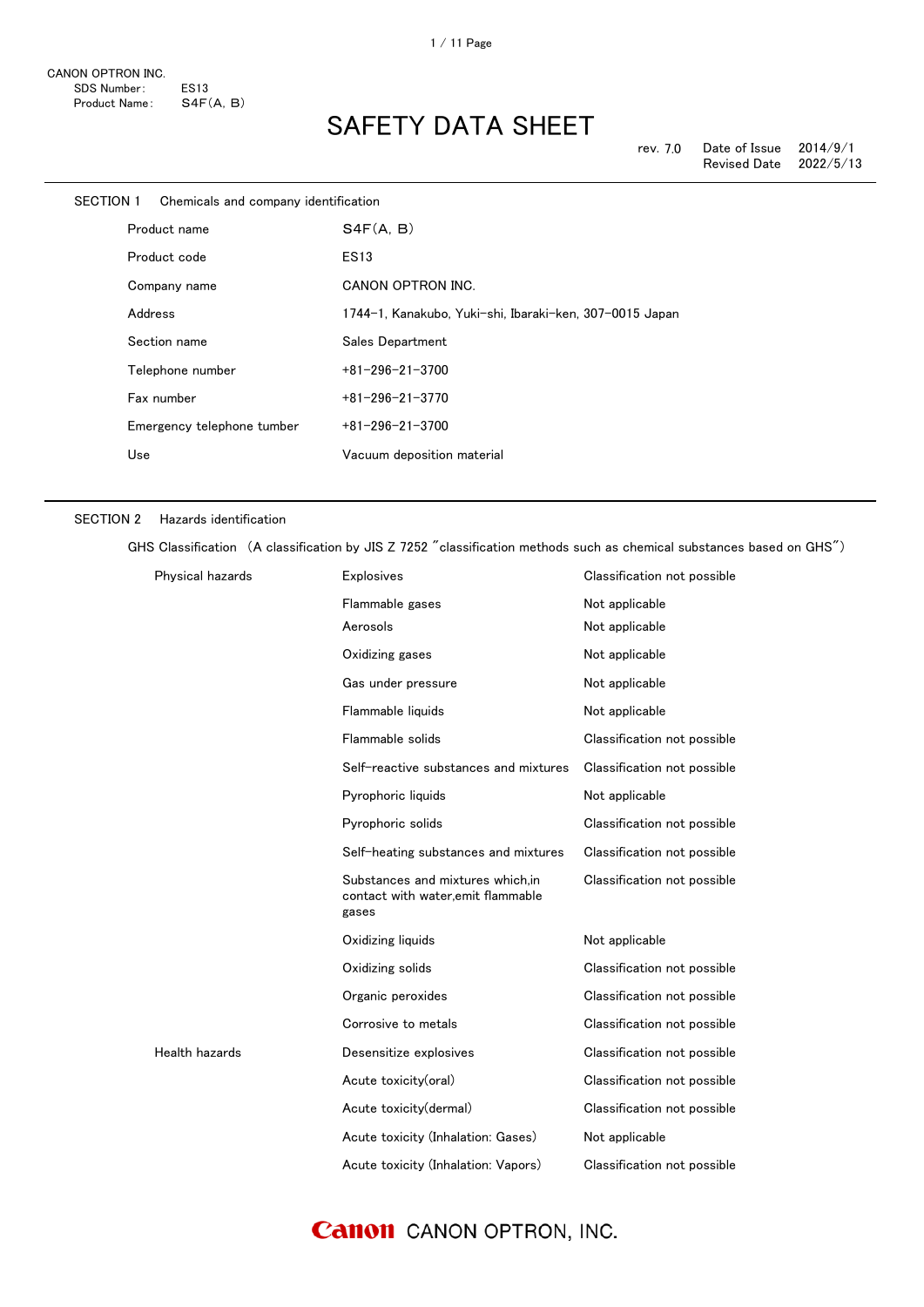2 / 11 Page

| mists)                                                     | Classification not possible           |
|------------------------------------------------------------|---------------------------------------|
| Skin corrosion/irritation                                  | Classification not possible           |
| Serious eye damage/eye irritation                          | Classification not possible           |
| Respiratory sensitization                                  | Classification not possible           |
| Skin sensitization                                         | Classification not possible           |
| Germ cell mutagenicity                                     | Category 2                            |
| Carcinogenicity                                            | Category 1A                           |
| Reproductive toxicity                                      | Classification not possible           |
| Reproductive toxicity, effects on or via<br>lactation      | Classification not possible           |
| Specific target organ toxicity (single<br>exposure)        | Classification not possible           |
| Specific target organ toxicity (repeated<br>exposure)      | Category 1                            |
| Aspiration hazard                                          | Classification not possible           |
| Hazardous to the aquatic environment<br>Short-term(acute)  | Classification not possible           |
| Hazardous to the aquatic environment<br>Long-term(chronic) | Classification not possible           |
| Hazardous to the ozone layer                               | Classification not possible           |
|                                                            | Acute toxicity (Inhalation: Dusts and |

Label elements

hazard Pictograms **Health Hazard** 



Signal word **Danger** 

Dangerous goods hazard information

Suspected of causing genetic defects. May cause cancer. Causes damage to organs through prolonged or repeated exposure Respiratory

Precautionary statements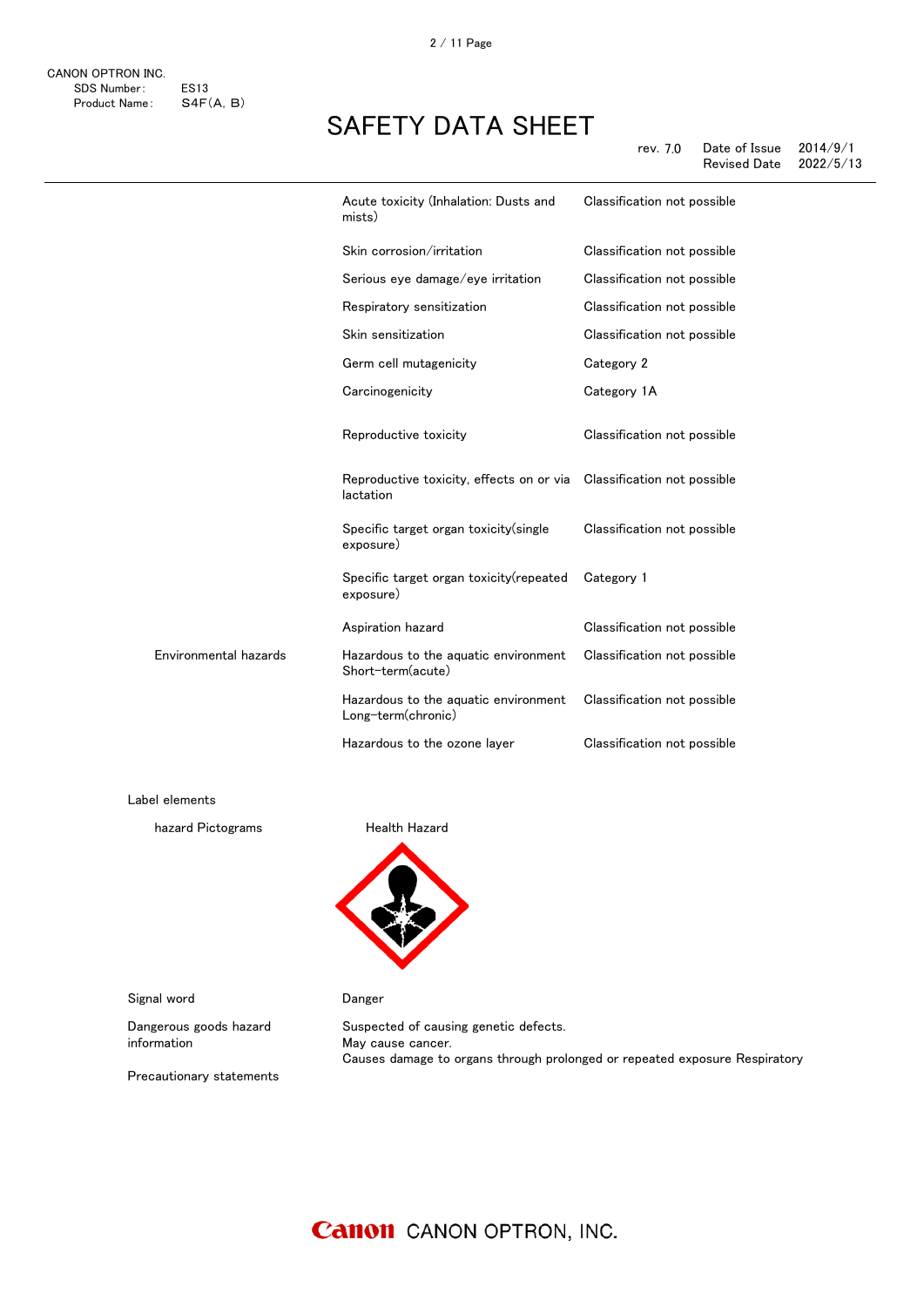CANON OPTRON INC. SDS Number: ES13<br>Product Name: S4F(A, B) Product Name:

# SAFETY DATA SHEET

rev. 7.0 Date of Issue 2014/9/1 Revised Date 2022/5/13

| <b>[Safety measures]</b> | Obtain special instructions before use.<br>Do not handle until all safety precautions have been read and understood.<br>Do not breathe dust/fume/gas/mist/vapours/spray.<br>Wash hands thoroughly after handling.<br>Do not eat, drink or smoke when using this product.<br>Wear Protective glovess/protective clothing/eye protection/face protection. |
|--------------------------|---------------------------------------------------------------------------------------------------------------------------------------------------------------------------------------------------------------------------------------------------------------------------------------------------------------------------------------------------------|
| [First-aid measures]     | If exposed or concerned: Get medical advice/attention.<br>Get medical advice/attention if you feel unwell.                                                                                                                                                                                                                                              |
| [Storage]                | Store locked up.                                                                                                                                                                                                                                                                                                                                        |
| <b>[Disposal]</b>        | Dispose of contents/container in accordance with national regulations.                                                                                                                                                                                                                                                                                  |
| <b>[Other hazards]</b>   |                                                                                                                                                                                                                                                                                                                                                         |

#### SECTION 3 Composition/information on ingredients

| Substance/Mixture                                              | Mixture                                                                                                                                                                                                             |                        |
|----------------------------------------------------------------|---------------------------------------------------------------------------------------------------------------------------------------------------------------------------------------------------------------------|------------------------|
| Chemical name                                                  | Quartz                                                                                                                                                                                                              | Aluminum oxide         |
| Chemical formula                                               | SiO2 (Quartz)                                                                                                                                                                                                       | A12O3                  |
| Concentration or concentration<br>range                        | $SiO2 : 94 - 96$<br>Al2O3 : $4 - 6$                                                                                                                                                                                 |                        |
| CAS No.                                                        | 14808-60-7                                                                                                                                                                                                          | $1344 - 28 - 1$        |
| <b>TSCA Inventry</b>                                           | Quartz (SiO2)                                                                                                                                                                                                       | Aluminum oxide (Al2O3) |
| EINECS number                                                  | $238 - 878 - 4$                                                                                                                                                                                                     | $215 - 691 - 6$        |
| Radioactive information                                        | Radioactive substances are not used as the material. Therefore, there is no<br>reason that ionizing radiation would be generated.                                                                                   |                        |
| <b>SECTION 4</b><br>First aid measures                         |                                                                                                                                                                                                                     |                        |
| Inhalation                                                     | Remove person to fresh air and keep comfortable for breathing.<br>Get medical advice/attention if you feel unwell.                                                                                                  |                        |
| Skin contact                                                   | Take off immediately all contaminated clothing. Rinse affected areas with<br>water/shower.<br>IF ON SKIN: Wash with plenty of soap and water.<br>If skin irritation or rash occurs: : Get medical advice/attention. |                        |
| Eye contact                                                    | Rinse cautiously with water for several minutes. Remove contact lenses, if<br>present and easy to do. Continue rising.<br>If eye irritation persists: Get medical advice/attention.                                 |                        |
| Ingestion                                                      | Rinse mouth.<br>Get medical advice/attention.                                                                                                                                                                       |                        |
| Most important symptoms and<br>effects, both acute and delayed | No data available                                                                                                                                                                                                   |                        |
| Protection of first aiders                                     | Rescuers, wear suitable protective equipment as the situation demands.                                                                                                                                              |                        |

### **Canon** CANON OPTRON, INC.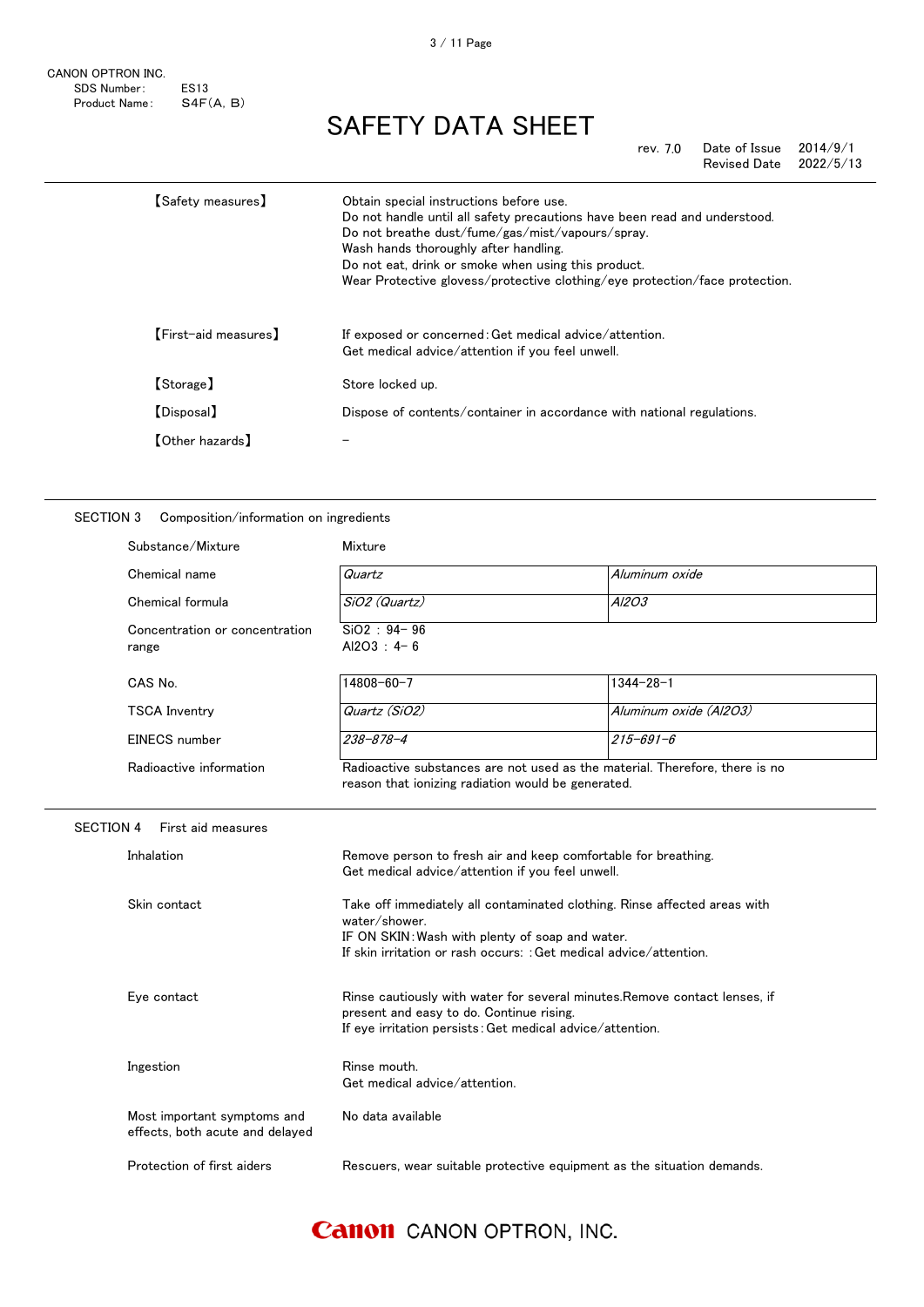Special precautions for physicians No data available

|                                                                            | Firefighting measures          |                                                                                                                                                                                                                            |
|----------------------------------------------------------------------------|--------------------------------|----------------------------------------------------------------------------------------------------------------------------------------------------------------------------------------------------------------------------|
| Suitable extinguishing media                                               |                                | This product itself is not flammable.                                                                                                                                                                                      |
| Unsuitable extinguishing media                                             | No data available              |                                                                                                                                                                                                                            |
| Specific hazards                                                           | No data available              |                                                                                                                                                                                                                            |
| Specific extinguishing methods                                             | safe place.                    | In the case of a fire in the periphery, the portable container is quickly moved to a                                                                                                                                       |
| Special protective equipment for<br>firefighters                           |                                | Wear suitable protective equipment (gloves, glasses and a mask) in fire-fighting.                                                                                                                                          |
| Accidental release measures<br><b>SECTION 6</b>                            |                                |                                                                                                                                                                                                                            |
| Personal precautions, protective<br>equipment, and emergency<br>procedures |                                | Protection equipment (specified as those in which the properties of the product<br>are suitable) worn during operation so that airborne droplets, etc., do not adhere<br>to the skin and dusts and gases are not absorbed. |
| Environmental precautions                                                  |                                | The leakage may not directly flow into rivers or sewage.                                                                                                                                                                   |
| Methods and material for<br>containment and cleaning up                    | a paper bag or a drum.<br>etc. | The leaked material is scooped up, or swept up and gathered to be recovered in<br>After recovery, a small amount of the residue is absorbed in sediment, sawdust,                                                          |
| Secondary disaster prevention<br>measures                                  | No data available              |                                                                                                                                                                                                                            |
|                                                                            |                                |                                                                                                                                                                                                                            |
| Handling and storage                                                       |                                |                                                                                                                                                                                                                            |
| SECTION 7<br>Precautions for safe handling                                 |                                |                                                                                                                                                                                                                            |
| Technical measures                                                         |                                | Take measures for equipment as described in "8. Exposure controls/personal<br>protection" and wear protective equipment.                                                                                                   |
| Safety handling precautions                                                | ventilation facility.          | Handling work must be practiced in a room where there is a local or total                                                                                                                                                  |
| Avoidance of contact                                                       |                                | Refer to "10. Stability and reactivity."                                                                                                                                                                                   |
| Hygiene measures                                                           |                                | Wash hands thoroughly after handling.<br>Do not eat, drink or smoke when using this product.                                                                                                                               |
| Conditions for safe storage.<br>including any incompatibilities            |                                |                                                                                                                                                                                                                            |

Safety packaging material No data available

SECTION 8 Exposure controls/personal protection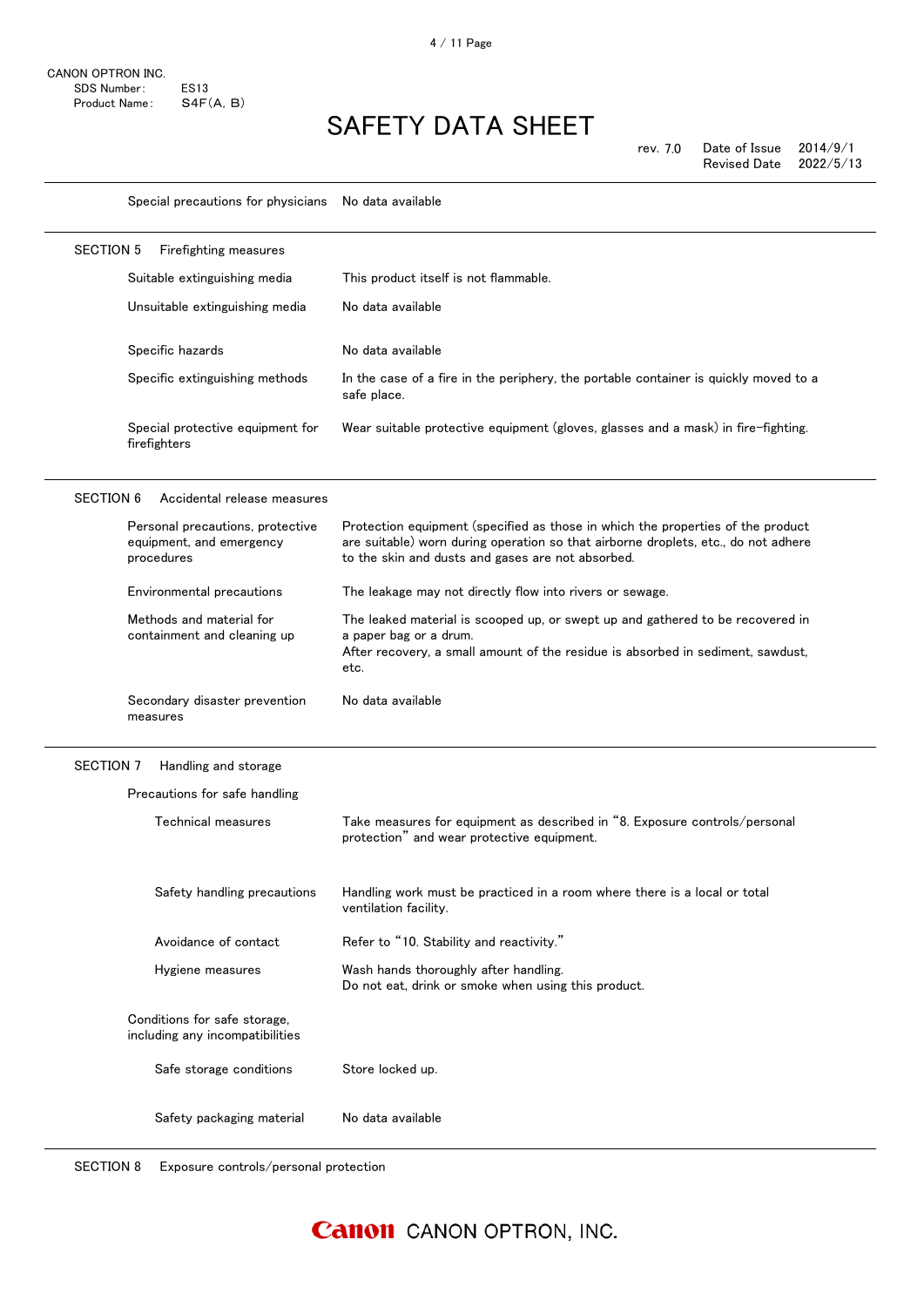| rev. 7.0 | Date of Issue       | 2014/9/1  |
|----------|---------------------|-----------|
|          | <b>Revised Date</b> | 2022/5/13 |

|           |                                                                | SiO2 (Quartz)                                                                                                                                  | AI2O3                                                                                       |
|-----------|----------------------------------------------------------------|------------------------------------------------------------------------------------------------------------------------------------------------|---------------------------------------------------------------------------------------------|
|           | Permissible concentration                                      |                                                                                                                                                |                                                                                             |
| ACGIH     |                                                                | TLV-TWA: 0.025 mg/m <sup>3</sup> (respiratory<br>fraction)<br>(a crystalline silica, α-quartz and<br>cristobalite)<br>$(2015 \text{ version})$ | (Particulate asbestos-free, less than 1%<br>crystalline silica) TLV-TWA 10mg/m <sup>3</sup> |
|           | Appropriate engineering controls                               | Use sealed devices, equipment, or a local exhaust ventilation as much as<br>possible.                                                          |                                                                                             |
| equipment | Individual protection measures,<br>such as personal protective |                                                                                                                                                |                                                                                             |
|           | Respiratory protection                                         | Dustproof mask                                                                                                                                 |                                                                                             |
|           | Hand protection                                                | Protective gloves                                                                                                                              |                                                                                             |
|           | Eye/face protection                                            | Dust-proof glasses                                                                                                                             |                                                                                             |
|           | Skin protection                                                | Protective clothing                                                                                                                            |                                                                                             |

#### SECTION 9 Physical and chemical properties

| Appearance     |                   |
|----------------|-------------------|
| Physical state | Solid             |
| Form           | Pellets, granules |
| Colour         | White             |
| Odour          | <b>None</b>       |

|                                                             | SiO2 (Quartz)                   | Al2O3             |
|-------------------------------------------------------------|---------------------------------|-------------------|
| Melting point/freezing point                                | $1610^{\circ}C$                 | $2072^{\circ}C$   |
| Boiling point or initial boiling point<br>and boiling range | $2230^{\circ}C$                 | 2980°C            |
| Flammability                                                | No data available               | No data available |
| Upper/lower flammability or<br>explosive limits             | Noninflammability (ICSC (2010)) | No data available |
| Flash point                                                 | Noncombustibility               | Noncombustibility |
| Auto-ignition temperature                                   | Noncombustibility               | Noncombustibility |
| Decomposition temperature                                   | No data available               | No data available |
| рH                                                          | No data available               | No data available |
| Kinematic viscosity                                         | No data available               | No data available |
| Solubility                                                  |                                 |                   |
| Water                                                       | Insoluble                       | Insoluble         |

 $\overline{a}$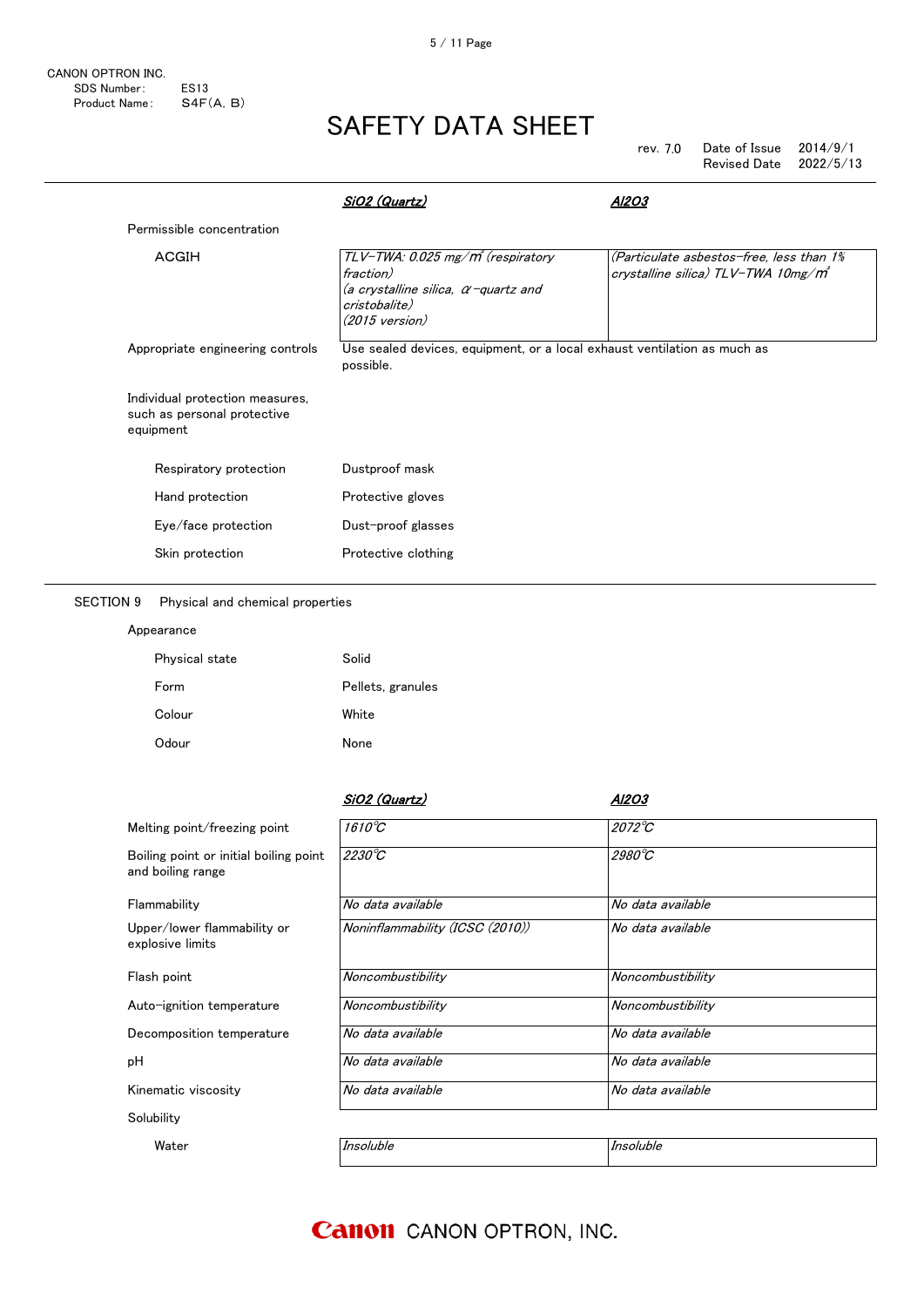rev. 7.0 Date of Issue 2014/9/1 Revised Date 2022/5/13

| Other solvents                             | No data available                                      | The slightly soluble in non-polar organic<br>solvent |
|--------------------------------------------|--------------------------------------------------------|------------------------------------------------------|
| Partition coefficient: n-<br>octanol/water | No data available                                      | No data available                                    |
| Vapour pressure                            | 0 mmHg $(20^{\circ}\text{C})$ (HSFS $(2015)$ )         | 0.073Pa (mp.)                                        |
| Density and/or relative density            | No data available                                      | 3.97                                                 |
| (Density)                                  | $\frac{1}{2}$ 1.3 $\degree$ 1.9 (pellet) as S4F (A, B) |                                                      |
| Relative vapor density                     | No data available                                      | No data available                                    |
| Particle characteristics                   | No data available                                      | No data available                                    |
| Other information                          | No data available                                      | No data available                                    |

#### SECTION 10 Stability and reactivity

|                                    | SiO2 (Quartz)                                                                                     | Al2O3                                               |
|------------------------------------|---------------------------------------------------------------------------------------------------|-----------------------------------------------------|
| Reactivity                         | No data available                                                                                 | No data available                                   |
| Chemical stability                 | No data available                                                                                 | Stability                                           |
| Possibility of hazardous reactions | It produce alkali hydroxide, hydrogen<br>fluoride, hydrofluoric acid and a dangerous<br>reaction. | Possibility of hazardous reaction is<br>negligible. |
| Conditions to avoid                | No data available                                                                                 | Generation of dust, diffusion.                      |
| Incompatible materials             | No data available                                                                                 | Not applicable                                      |
| Hazardous decomposition products   | No data available                                                                                 | Not applicable                                      |

#### SECTION 11 Toxicological information

| SiO2 (Quartz)          | Al2O3                  |                                           |
|------------------------|------------------------|-------------------------------------------|
| No data available      | <b>SPECIES: Rat</b>    |                                           |
|                        |                        |                                           |
|                        |                        |                                           |
| No data available      | No data available      |                                           |
|                        |                        |                                           |
| Solid (GHS definition) | Solid (GHS definition) |                                           |
| Solid (GHS definition) | No data available      |                                           |
|                        |                        |                                           |
| No data available      | No data available      |                                           |
|                        |                        |                                           |
| No data available      | No data available      |                                           |
| No data available      | No data available      |                                           |
|                        |                        |                                           |
|                        |                        | ENDPOINT: LD50<br>$VALUE:$ $>$ 5000 mg/kg |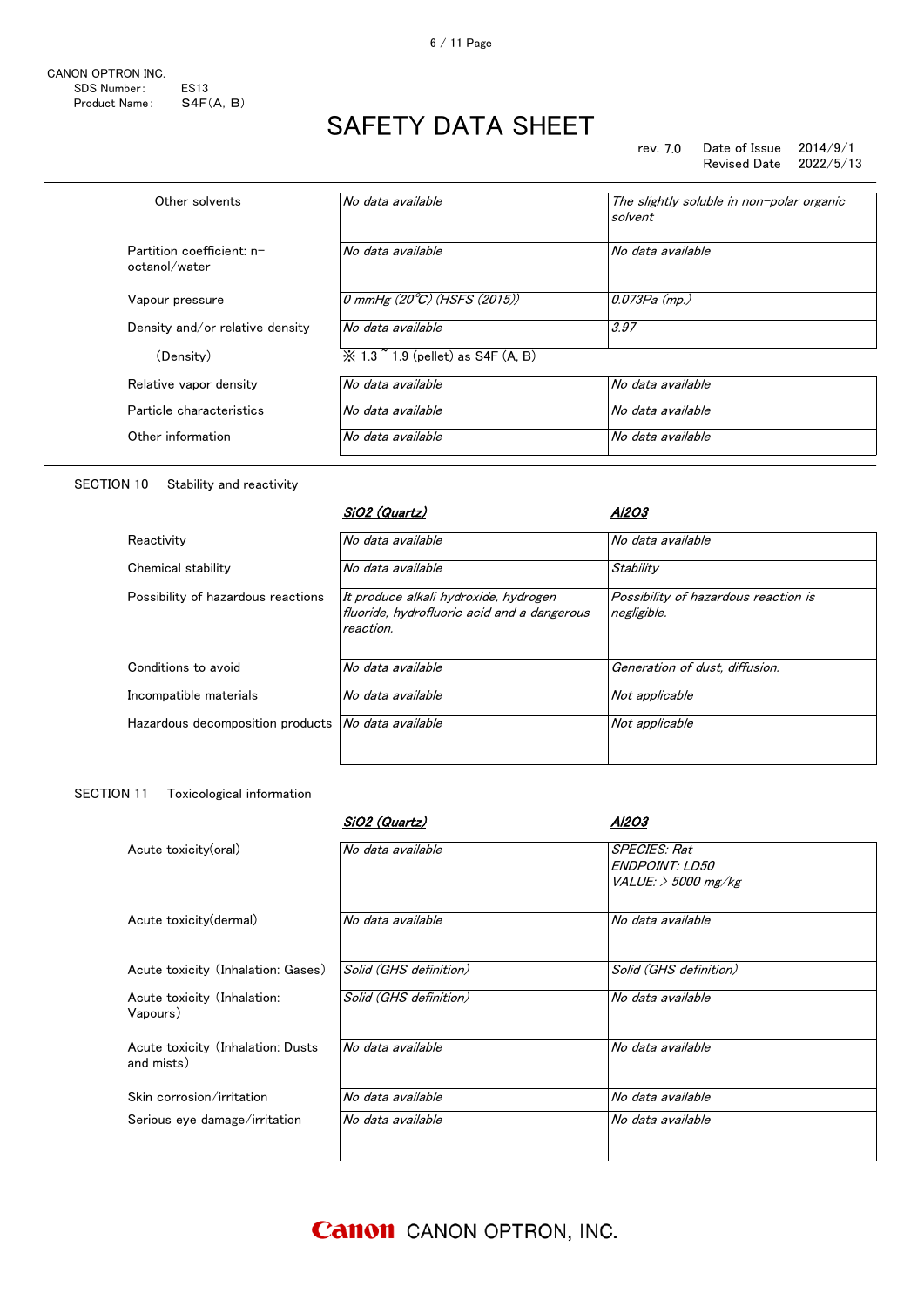7.0 rev. Date of Issue 2014/9/1 Revised Date 2022/5/13

| Respiratory or skin sensitization | No data available                                                                                                                                                                                                                                                                                                                                                                                                                                                                                                                                                                                                                                                                                                                                                                                                                                                                                                                                                                                                                                                                                                                                                                                                                                                                                                                                                                                                                                                | No data available                                                                                                                                                                                                                    |
|-----------------------------------|------------------------------------------------------------------------------------------------------------------------------------------------------------------------------------------------------------------------------------------------------------------------------------------------------------------------------------------------------------------------------------------------------------------------------------------------------------------------------------------------------------------------------------------------------------------------------------------------------------------------------------------------------------------------------------------------------------------------------------------------------------------------------------------------------------------------------------------------------------------------------------------------------------------------------------------------------------------------------------------------------------------------------------------------------------------------------------------------------------------------------------------------------------------------------------------------------------------------------------------------------------------------------------------------------------------------------------------------------------------------------------------------------------------------------------------------------------------|--------------------------------------------------------------------------------------------------------------------------------------------------------------------------------------------------------------------------------------|
|                                   |                                                                                                                                                                                                                                                                                                                                                                                                                                                                                                                                                                                                                                                                                                                                                                                                                                                                                                                                                                                                                                                                                                                                                                                                                                                                                                                                                                                                                                                                  |                                                                                                                                                                                                                                      |
| Germ cell mutagenicity            | As for in vivo, an hprt gene mutation test<br>with alveolar epithelial cells of rats dosed by<br>intratracheal instillation was positive, an<br>hprt gene mutation test with the lung tissue<br>of mice was negative though the method of<br>administration was not specified, a<br>micronucleus test with mice dosed<br>intraperitoneally was negative, a<br>chromosomal aberration test and a sister<br>chromatid exchange test with human<br>lymphocytes were positive though exposure<br>methods were not specified, oxidative DNA<br>damage tests with the lung and peripheral<br>blood of rats were positive or negative, and<br>DNA strand break tests with the epithelial<br>lung cells of rats were positive (SIDS (2013).<br>CICAD 24 (2000), DFGOT Vol. 14 (2000),<br>IARC 68 (1997)). As for in vitro, mammalian<br>cell gene mutation tests gave positive and<br>negative results, micronucleus tests with<br>mammalian cultured cells gave positive and<br>negative results, and chromosomal<br>aberration tests and sister chromatid<br>exchange tests with mammalian cultured<br>cells were negative (SIDS (2013), CICAD 24<br>(2000), DFGOT Vol. 14 (2000), IARC 68<br>(1997)). From the above, this substance was<br>classified in Category 2 in accordance with<br>the GHS classification guidance for the<br>Japanese government. Besides, the<br>genotoxicity of this substance is thought to<br>be attributable to reactive oxygen species | The in vivo mutagenicity test has not been<br>carried out, and in the in vitro mutagenicity<br>test, we could only find the Ames test<br>(negative). Therefore we presupposed that<br>we could not classify it for the lack of data. |
|                                   |                                                                                                                                                                                                                                                                                                                                                                                                                                                                                                                                                                                                                                                                                                                                                                                                                                                                                                                                                                                                                                                                                                                                                                                                                                                                                                                                                                                                                                                                  |                                                                                                                                                                                                                                      |
|                                   | derived from this substance or from the<br>inflammatory cells caused by this substance<br>(SIDS (2013), IARC 100C (2012)).                                                                                                                                                                                                                                                                                                                                                                                                                                                                                                                                                                                                                                                                                                                                                                                                                                                                                                                                                                                                                                                                                                                                                                                                                                                                                                                                       |                                                                                                                                                                                                                                      |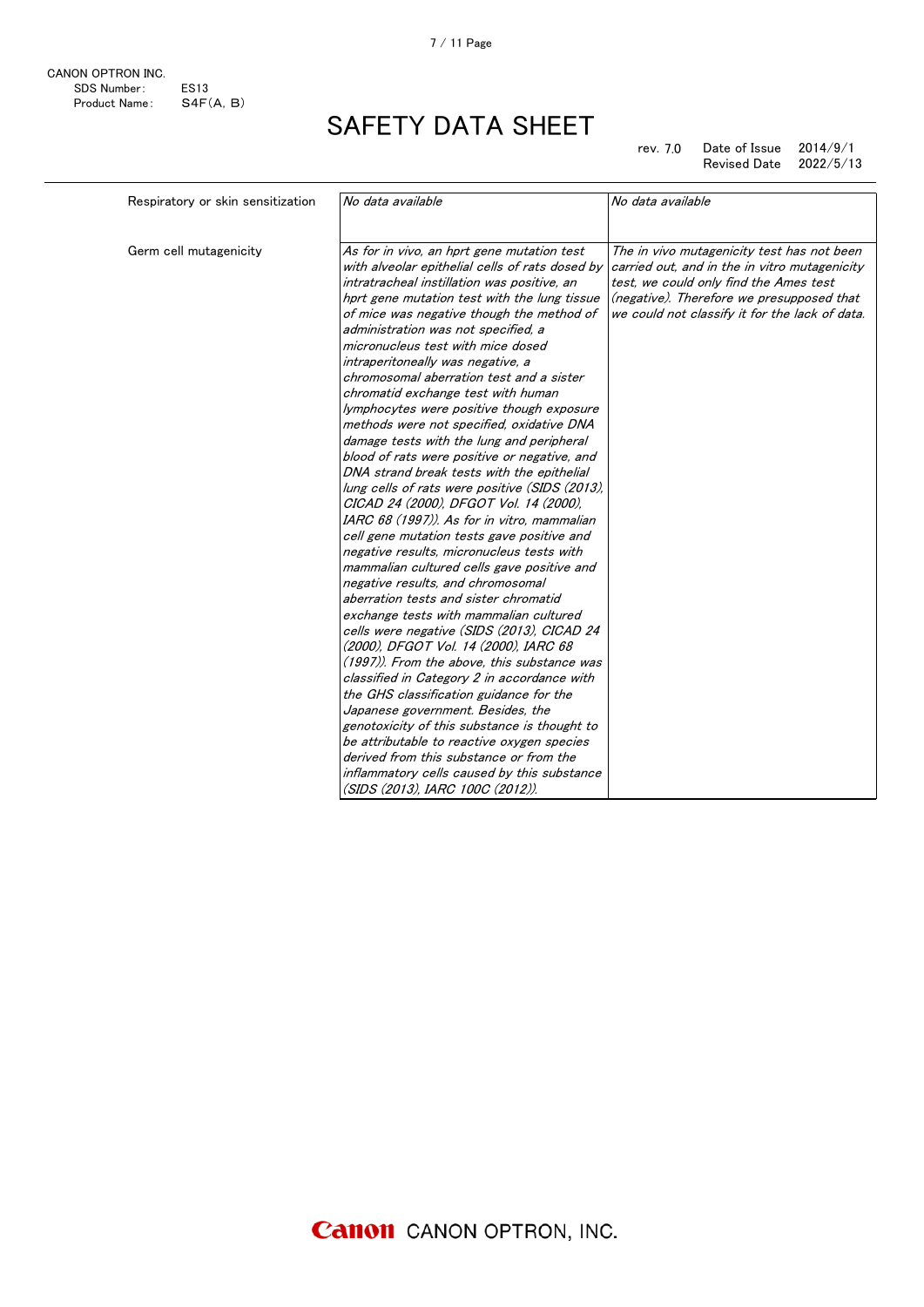CANON OPTRON INC. SDS Number: ES13<br>Product Name: S4F(A, B) Product Name:

SAFETY DATA SHEET

rev. 7.0 Date of Issue  $2014/9/1$ Revised Date 2022/5/13

| Carcinogenicity       | In the results of many epidemiological<br>studies, a positive correlation between      | Not classified because of "A |
|-----------------------|----------------------------------------------------------------------------------------|------------------------------|
|                       | occupational exposure to crystalline silica                                            |                              |
|                       | containing this substance (quartz) and an                                              |                              |
|                       |                                                                                        |                              |
|                       | increased risk of lung cancer was found.                                               |                              |
|                       | Also, in particular, even when the results of                                          |                              |
|                       | multiple studies were pooled, and different                                            |                              |
|                       | meta-analyses were conducted, a significant                                            |                              |
|                       | increase in the relative risk was shown                                                |                              |
|                       | consistently (IARC 100C (2012), SIDS                                                   |                              |
|                       | (2013)). Accordingly, it is described that                                             |                              |
|                       | there is sufficient evidence for an increased                                          |                              |
|                       | risk of lung cancer in humans by inhalation                                            |                              |
|                       | exposure to crystalline silica dust with the                                           |                              |
|                       | shape of this substance (quartz) (IARC                                                 |                              |
|                       | 100C (2012)).                                                                          |                              |
|                       | Meanwhile, in experimental animals, in a 2-<br>vear test in which female and male rats |                              |
|                       | were exposed by inhalation to 1 mg/m of                                                |                              |
|                       |                                                                                        |                              |
|                       | this substance (mass median aerodynamic                                                |                              |
|                       | diameter (MMAD): 1.3 micrometers), and in a                                            |                              |
|                       | 83-week test in which female rats were                                                 |                              |
|                       | exposed by nose inhalation to 12 mg/m of                                               |                              |
|                       | this substance (MMAD: 2.24 micrometers).                                               |                              |
|                       | significant increases in lung tumors were                                              |                              |
|                       | observed in the exposed group, and there                                               |                              |
|                       | were many adenocarcinomas as the                                                       |                              |
|                       | histological type. Furthermore, also in a                                              |                              |
|                       | study in which female rats were exposed by                                             |                              |
|                       | nose inhalation to 6.1 and 30.6 mg/m of                                                |                              |
|                       | this substance (MMAD: 1.8 micrometers), a                                              |                              |
|                       | dose-dependent increase in lung tumors                                                 |                              |
|                       | was observed, and squamous cell carcinoma                                              |                              |
|                       | was the most common in the histological                                                |                              |
|                       | type, and bronchiolo/alveolar epithelial                                               |                              |
|                       | carcinomas or adenomas were often                                                      |                              |
|                       | observed (IARC 100C (2012)).                                                           |                              |
|                       | From the above, based on information on                                                |                              |
|                       | carcinogenicity in humans and experimental                                             |                              |
|                       | animals, in 1997, IARC classified it in Group                                          |                              |
|                       |                                                                                        |                              |
|                       | 1 with regard to carcinogenicity in humans                                             |                              |
|                       | due to exposure to the dust of this                                                    |                              |
|                       | substance, and even in a reevaluation in                                               |                              |
|                       | 2012, the classification result was not                                                |                              |
|                       | changed (IARC 68 (1997), IARC 100C                                                     |                              |
|                       | (2012)). As for results of carcinogenicity                                             |                              |
|                       | classifications by other organizations, Japan                                          |                              |
|                       | Society for Occupational Health classified it                                          |                              |
|                       | in Group 1 (Recommendation of                                                          |                              |
|                       | Occupational Exposure Limits (2015)).                                                  |                              |
|                       | ACGIH has classified it in A2 since 2004                                               |                              |
|                       | (ACGIH (7th, 2006)), and NTP classified                                                |                              |
|                       | Crystalline Silica (Respirable Size) as K                                              |                              |
|                       | (NTP RoC (13th, 2014)). Therefore, it was                                              |                              |
|                       | classified in Category 1A for this hazard                                              |                              |
|                       | class.                                                                                 |                              |
|                       |                                                                                        |                              |
|                       |                                                                                        |                              |
|                       |                                                                                        |                              |
|                       |                                                                                        |                              |
| Reproductive toxicity | No data available                                                                      | No data available            |
|                       |                                                                                        |                              |
|                       |                                                                                        |                              |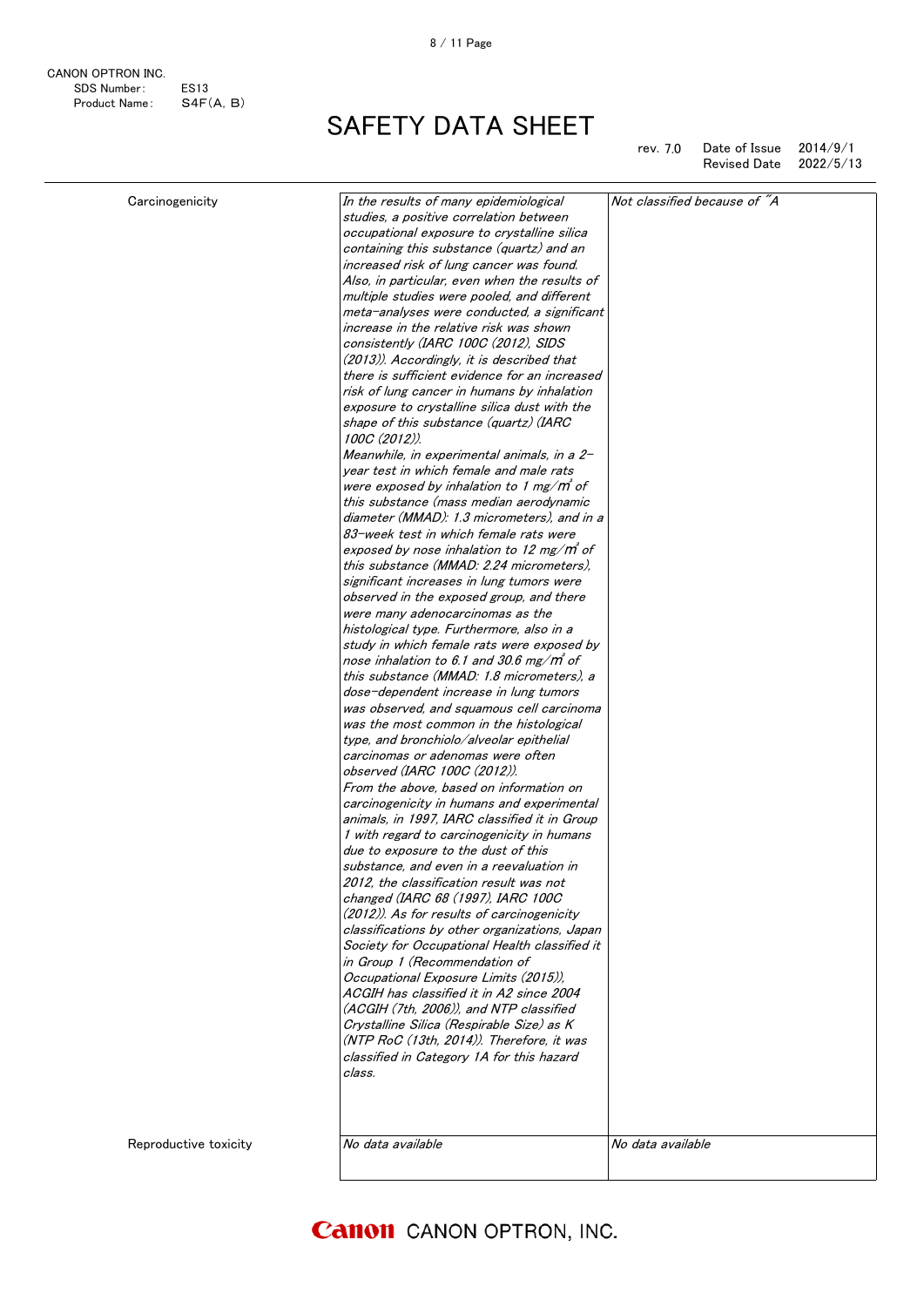rev. 7.0 Date of Issue 2014/9/1 Revised Date 2022/5/13

| Specific target organ toxicity (single<br>exposure)  | Classification not possible due to lack of<br>data. Besides, the data on effects on the<br>human respiratory organs used in the<br>previous classification was short-term<br>exposure data and not data on single-dose<br>acute effects.                                                                                                                                                                                                                                                                                                                                                                                                                                                                                                                                                                                                                                               | It was set as category 3 (respiratory<br>irritation) from the statement of upper<br>respiratory irritation (ICSC (2000)).                                   |
|------------------------------------------------------|----------------------------------------------------------------------------------------------------------------------------------------------------------------------------------------------------------------------------------------------------------------------------------------------------------------------------------------------------------------------------------------------------------------------------------------------------------------------------------------------------------------------------------------------------------------------------------------------------------------------------------------------------------------------------------------------------------------------------------------------------------------------------------------------------------------------------------------------------------------------------------------|-------------------------------------------------------------------------------------------------------------------------------------------------------------|
| Specific target organ<br>toxicity(repeated exposure) | In humans, in many epidemiological studies,<br>effects on the respiratory organs (silicosis,<br>lung cancer, pulmonary tuberculosis) due to<br>occupational exposure to this substance<br>were found. In addition, autoimmune<br>diseases (scleroderma, rheumatoid arthritis,<br>polvarthritis, mixed connective tissue<br>disease, systemic lupus erythematosus,<br>Sjogren's syndrome, polymyositis, fibrositis),<br>chronic renal disease, and subclinical renal<br>changes were also observed (SIDS (2013).<br>CICAD 24 (2000), DFGOT vol. 14 (2000)).<br>These kidney diseases are thought to be<br>related to autoimmunity (SIDS (2013)).<br>Likewise in experimental animals, fibrosis in<br>the lung was found in repeated inhalation<br>exposure tests with rats (SIDS (2013)).<br>Therefore, it was classified in Category 1<br>(respiratory organs, immune system, kidney). | It was classified into Category 1 according<br>the statement that by occupational<br>exposure of aluminas, pulmonary fibrosis<br>was occurred (EHC (1997)). |
| Aspiration hazard                                    | No data available                                                                                                                                                                                                                                                                                                                                                                                                                                                                                                                                                                                                                                                                                                                                                                                                                                                                      | No data available                                                                                                                                           |
| Other information                                    | No data available                                                                                                                                                                                                                                                                                                                                                                                                                                                                                                                                                                                                                                                                                                                                                                                                                                                                      |                                                                                                                                                             |

#### SECTION 12 Ecological information

**Toxicity** 

SiO2 (Quartz) Al2O3

| Hazardous to the aguatic<br>environment Short-<br>term(acute)  | From the test data on amorphous silica of<br>24-hour LL50 $>$ 10,000 mg/L for crustacea<br>(Daphnia magna) and $96$ -hour LL0 = 10,000<br>mg/L for fish (Danio rerio) (both SIDS,<br>2013), it was classified as "Not classified." | No data available |
|----------------------------------------------------------------|------------------------------------------------------------------------------------------------------------------------------------------------------------------------------------------------------------------------------------|-------------------|
| Hazardous to the aguatic<br>environment Long-<br>term(chronic) | No data available                                                                                                                                                                                                                  | No data available |
| Persistence and degradability                                  | No data available                                                                                                                                                                                                                  | No data available |
| Bioaccumulative potential                                      | No data available                                                                                                                                                                                                                  | No data available |
| Mobility in soil                                               | No data available                                                                                                                                                                                                                  | No data available |
| Hazard to the ozone laver                                      | No data available                                                                                                                                                                                                                  | No data available |
| Other adverse effects                                          | No data available                                                                                                                                                                                                                  | No data available |

SECTION 13 Disposal considerations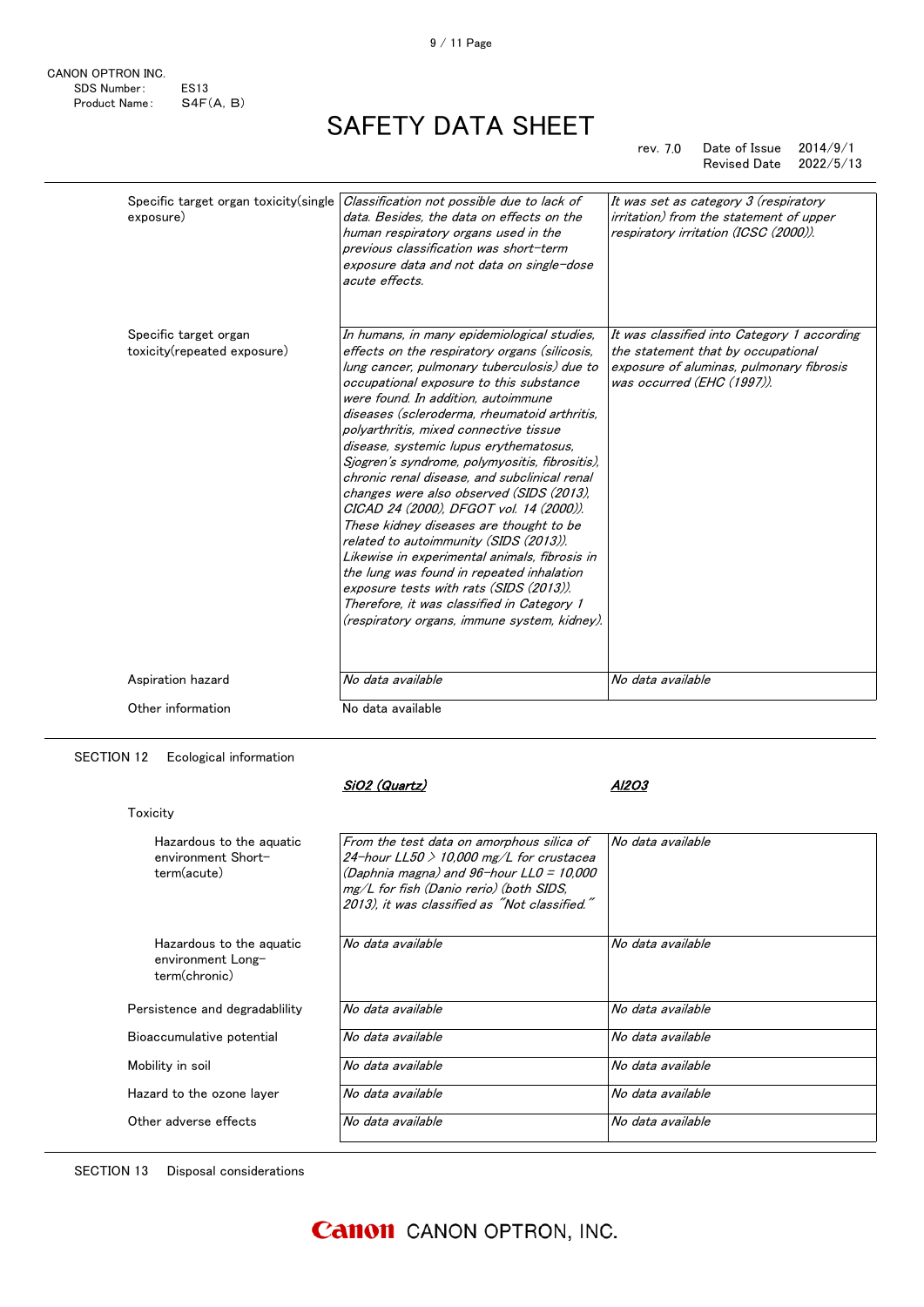| CANON OPTRON INC. |             |
|-------------------|-------------|
| SDS Number:       | <b>FS13</b> |
| Product Name:     | S4F(A, B)   |

rev. 7.0 rev. Date of Issue 2014/9/1 Revised Date 2022/5/13

| Waste treatment methods                              | Process is contracted to industrial waste disposers who received approval of a<br>prefectural governor.                                                                                                                       |
|------------------------------------------------------|-------------------------------------------------------------------------------------------------------------------------------------------------------------------------------------------------------------------------------|
| Contaminated container and<br>contaminated packaging | The container is recycled after being cleaned, or is appropriately processed<br>according to the standards of related laws and regulations.<br>When disposing of empty containers, the contents should be completely removed. |

#### SECTION 14 Transport information

| International regulation                                   |                                                                                                                                                                                                                                |                                                                                                                                                                          |
|------------------------------------------------------------|--------------------------------------------------------------------------------------------------------------------------------------------------------------------------------------------------------------------------------|--------------------------------------------------------------------------------------------------------------------------------------------------------------------------|
| UN number                                                  | Not applicable                                                                                                                                                                                                                 | Not applicable                                                                                                                                                           |
| UN proper shipping name                                    | Not applicable                                                                                                                                                                                                                 | Not applicable                                                                                                                                                           |
| UN classification                                          | Not applicable                                                                                                                                                                                                                 | Not applicable                                                                                                                                                           |
| Transport hazard class                                     | Not applicable                                                                                                                                                                                                                 | Not applicable                                                                                                                                                           |
| Packing group                                              | Not applicable                                                                                                                                                                                                                 | Not applicable                                                                                                                                                           |
| Hazardous to the aguatic<br>environment                    | No data available                                                                                                                                                                                                              | No data available                                                                                                                                                        |
| Maritime transport in bulk<br>according to IMO instruments | No data available                                                                                                                                                                                                              | No data available                                                                                                                                                        |
| Japanese lows and regulations                              | Land regulation information Not applicable<br>Maritime regulatory information non-<br>hazardous materials<br>Aviation regulatory information non-<br>hazardous materials                                                       | Land regulation information Not applicable<br>Maritime regulatory information non-<br>hazardous materials<br>Aviation regulatory information non-<br>hazardous materials |
| Special precautions for users                              | Requires retention of yellow card when<br>transporting.<br>When transporting, protect from direct<br>sunlight and take on cargo without breakage<br>of container, corrosion and leakage.<br>Do not stack heavy good thereupon. | When transporting, protect from direct<br>sunlight and take on cargo without breakage<br>of container, corrosion and leakage.                                            |
| <b>Special Provisions</b>                                  |                                                                                                                                                                                                                                | —                                                                                                                                                                        |
|                                                            |                                                                                                                                                                                                                                |                                                                                                                                                                          |

SiO2 (Quartz) Al2O3

#### SECTION 15 Regulatoly information(Japan)

|                                                     | SiO2 (Quartz)                                                  | A1203                                                          |
|-----------------------------------------------------|----------------------------------------------------------------|----------------------------------------------------------------|
| Occupational Safety and Health<br>Law               | There is it in the case of an application or<br>an application | There is it in the case of an application or<br>an application |
| PRTR Law                                            | Not applicable                                                 | Not applicable                                                 |
| Poisonous and Deleterious<br>Substances control Law | Not applicable                                                 | Not applicable                                                 |
| Labor Standards Act                                 | Not applicable                                                 | Not applicable                                                 |
| Chemical substances control Law                     | Not applicable                                                 | Not applicable                                                 |
| Fire fighting Law                                   | Not applicable                                                 | Not applicable                                                 |

### **Canon** CANON OPTRON, INC.